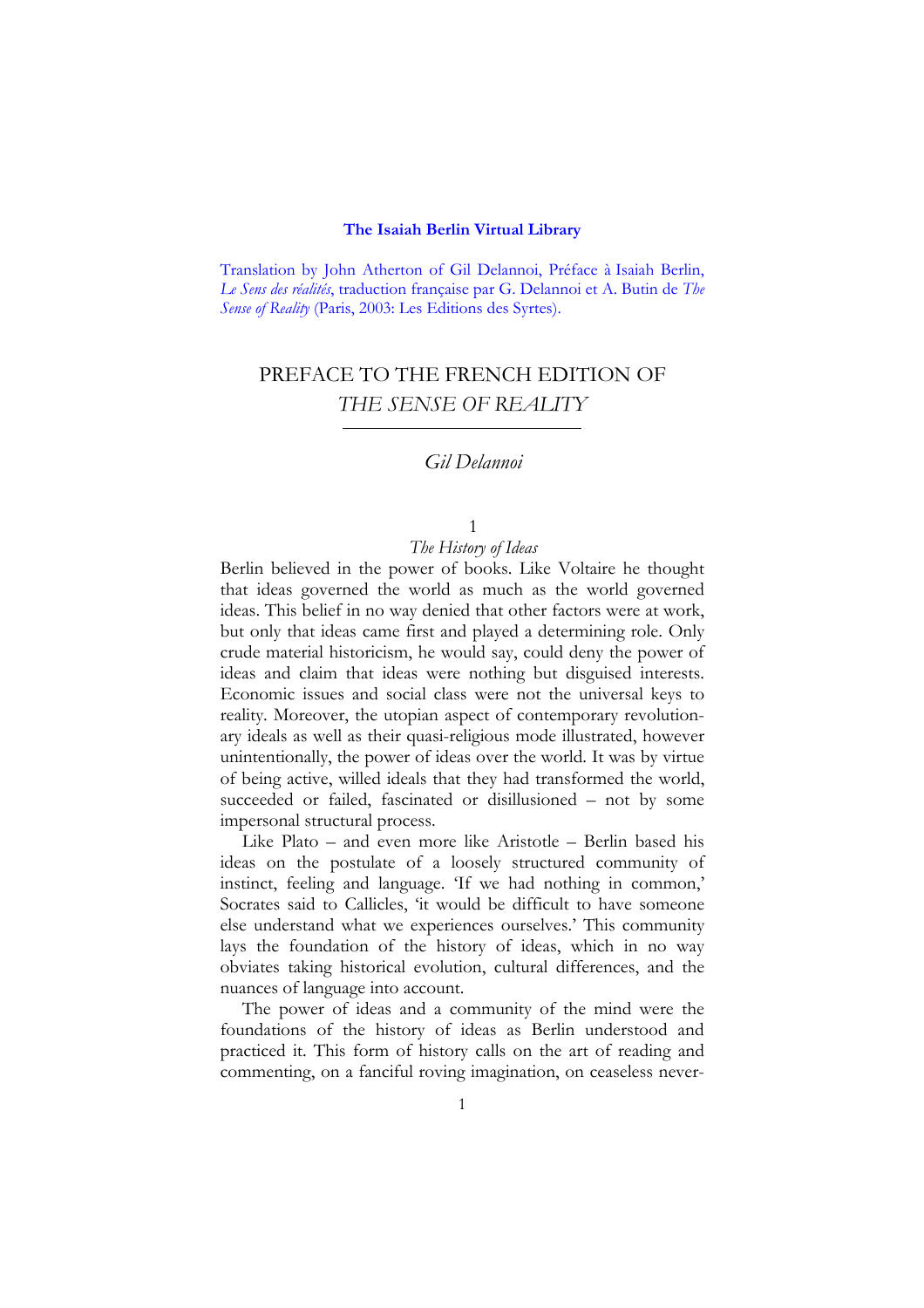ending research, and above all on openness of mind. It means being constantly available, entering into a wide variety of beliefs, adopting the most diverse points of view, while remaining aware of historical and human groundings. It means grasping issues from the inside, seeing them as did those being studied. But it also means understanding that ideas have lives of their own, that they shake free of their authors and contexts. Before passing judgment one must understand, and this requires intellectual outreach. If there is reason to condemn, the condemnation will be all the more telling and pertinent when based on a thorough understanding. Finally, when it comes time to settle on an angle of approach, alternative perspectives will have been experimented, weighed, and sometimes partially incorporated.

This openness of mind has a decided advantage; it produces critical and intellectual work of the highest quality. On the other hand, as far as exercising ideological influence is concerned, it suffers from the handicap of refusing to simplify, to exaggerate. In the short run, at least, it does not captivate, does not entice, does not promise miracles. Whereas in the sphere of contemporary ideology, truth and the need to believe have too often been confused, pointing to the guilty has too often taken the place of explicating wrongdoing, a passion to destroy has too often been merged with the imperatives of progress.

Recognition of the diversity of the world, its complexity and even its incoherence, is of greater importance today than ever; unfortunately, it is far from having been achieved. That is why the history of ideas must contribute, in its modest way, to overcoming this obstacle. Here lies its greatest potential contribution: not only knowledge of ideas but awareness of our own ideas, selfknowledge, including knowledge of our conflicting aspirations and our inconsistencies. Inconsistencies lose some of their poisonous effect when they are recognized as such. They can even turn out to be productive. The Enlightenment and Romanticism have left us with a dual and often incoherent inheritance. For Berlin nothing is foreordained, nothing lost for ever or won once and for all. There always exists a chance we can agree on words and facts, before interpreting and making use of them in a diversity of ways. That is what intellectual honesty consists of, nothing more and nothing less. We can communicate with our 'fellow-men' across time and space, but this process, which is endless for humanity, is entirely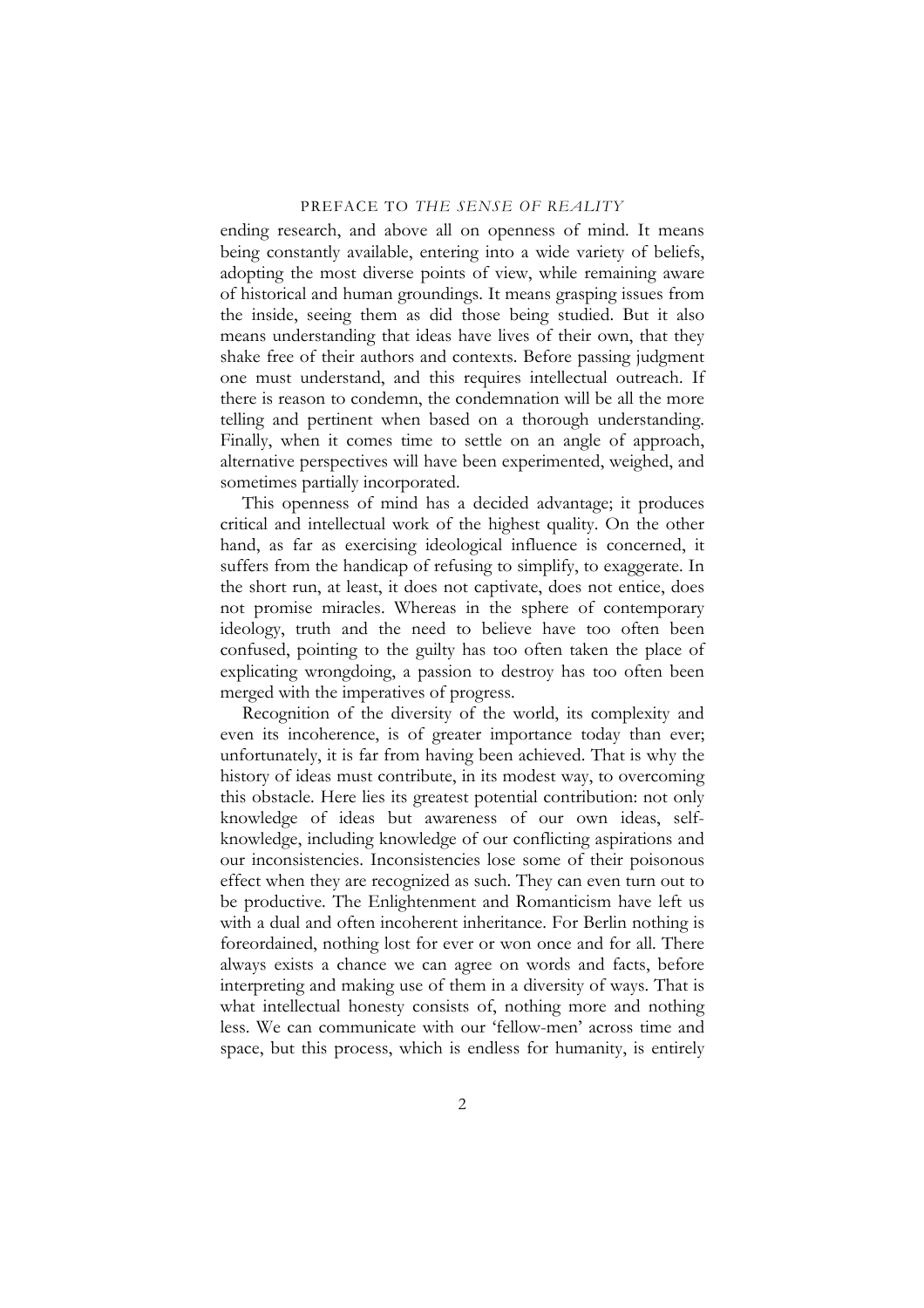new for each generation. Every era brings with it new problems, new insights and new blind spots.

## 2

### *Reality*

Historical reality consists of historical facts, clusters of events that take place within frameworks defined by physical and biological laws. To which ideologies then affix emotions, myths, mistruths, aspirations, ideals, interests and responses of all kinds. There is thus a permanent interaction: on one hand viewpoints are built on events, on the other these viewpoints influence the interpretation and understanding of events. These viewpoints differ according to the individual, the group, the era, the setting, the language etc…

Berlin described himself as a man of the Enlightenment for he attempted to make sense of this confused tangle, to render it comprehensible through human reasoning. Yet – and in this respect he is closer to the early Enlightenment philosophers than to certain of their successors – he rejected the myth of global, permanent progress. Likewise he rejected the idea of attaining a unifying rationalization that would encompass both humanity and truth. Pluralism is not simply an idea, it is first of all a human reality. It matters little at this stage whether we like it or not, pluralism is inescapable. Having said as much, the philosopher then adds that, were the hypothesis of a total harmony of human values to be realized, were truth to be unique and utterly coherent, then any form of opposition would constitute a crime, authority would win over liberty. Does this hypothetical ideal of unity really constitute, as has so long been claimed, a cause worthy of the name, a prospect full of promise? The advocates of the Enlightenment (or more generally the monists since the time of Plato) believed so, but they failed in practice, and were most probably unrealistic and authoritarian from the start. They were too attached to the goal of coherence at the cost of liberty, too wedded to a dream of perfection, at the expense of true humanity.

The Romantic criticism of the Enlightenment, in that it redirected attention to the existence of diversity, to feeling, desire, human will and independence, was in Berlin's eyes fully justified. He adhered to it; he argued for the heterogeneity of cultures and expressed a certain sympathy for moderate nationalism. What was to be the outcome of our double inheritance? Would it be possible to overcome its fragility, its incoherences? On one hand the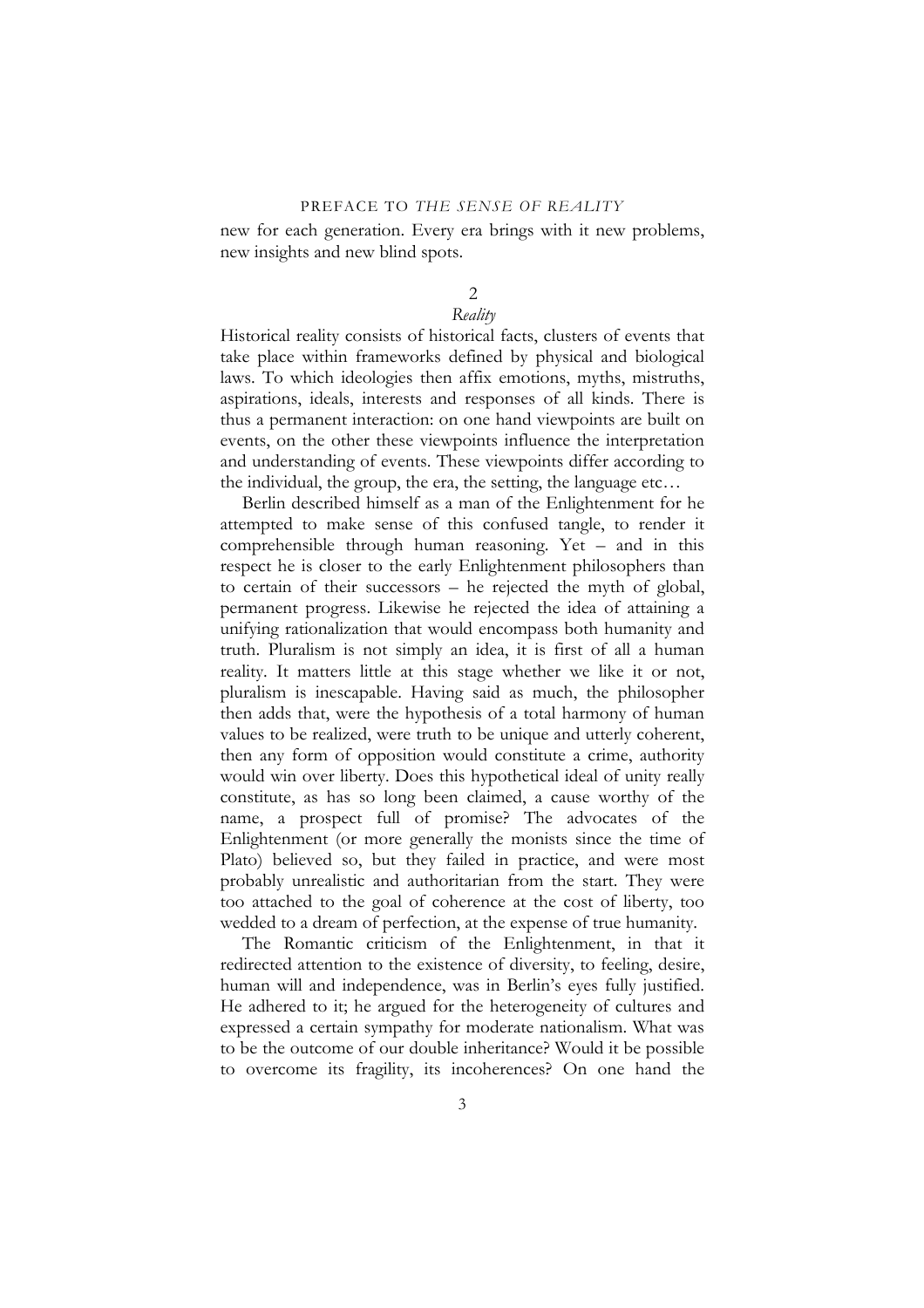pessimistic hypothesis: our failures accumulate, with the result that the scientific dogmatism of the Enlightenment and the passionate irrationality of Romanticism merge, each tendency strengthening the worst aspects of the other. This danger looms before us, imminent and threatening: counterfeit rationality parading as rationality, limitless unreason in the guise of liberty. It is this conjunction and this drifting astray that threaten us and not the original precepts and the reciprocal criticisms to which they legitimately gave rise. For it is essential to stick to rationality, even when it is a question of identifying that which escapes rationality. And is equally essential to be open to existence, to what is alive, to the plurality and even the fragility of the human.

On the other hand the optimistic vision consists simply of believing that it is possible to break the deadlock, to overcome these incoherences and assemble the minimal prerequisites for such an opening up. The first of these prerequisites is called a sense of reality, without which error and oppression are inevitable.

### 3

## *Realism*

On reading Berlin we can identify at least three essential components of a sense of the realities: distinguishing between different types of knowledge, abandoning the myths of reconciliation, recognizing that politics is an art.

To avoid mistaking one species of knowledge for another has become all the more necessary in that modern societies are conceived, inspired and to a certain extent directed by experts, technicians and specialists. Saint-Simon was right to insist on the crucial role played by scientists, organizers, and builders; the shortcoming inherent to this society of engineers is, precisely, the overevaluation of rationality. First because experts think that everything can be rationalized as with techniques of production. And then, by analogy, that it is finally human history in its entirety that can be reduced to a unique process of rationalization. Yet neither of these two conclusions rests on a firm basis of fact or on demonstrated results.

Today's science does not provide any more answers than did yesterday's theology. Believing in its omnipotence leads to error, first in regard to the true nature of scientific research, but even more so as a source of pseudo-scientific moral and political deviations. Ventures in morality, politics, or art cannot be con-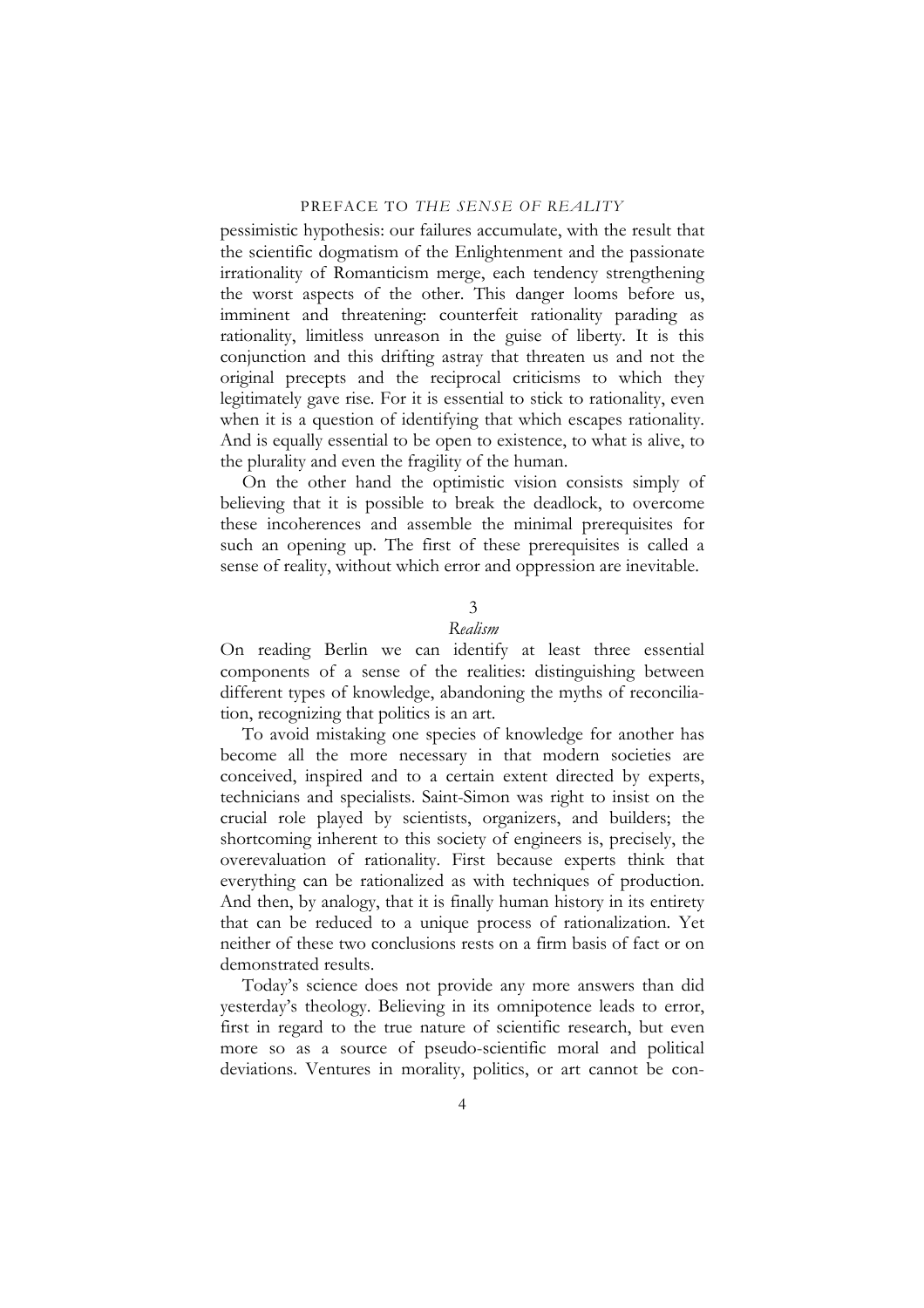tained, dissected and mastered by scientific or technical methods. When the attempt is made then reality and practice come apart, and the world does not lend itself to rationalization as expected. All that is human, all that belongs to the realm of human feeling and imagination, is accessible more through intuition than deduction. The world is not a subject of study like the physical world but a time and space continuum in which cause and effect, intention and consequence, brute force and ideas, wagers and surprises, calculations and improvisations are inextricably linked.

From which stems the second point: not only is there no science of history in the way there exist physical sciences, but to understand to any extent the sense of history one has to abandon the myths of a reconciliation that would be harmonious, monist and messianic. A myth is serviceable only if it is recognized for what it is, a narrative that opens a perspective which one then decides whether to trust or not, a narrative that points to one path among many possible paths, a reasonable promise but nothing more. Such a narrative is useless and dangerous if it plots out a single path that is inevitable, predictable down to the last detail, leading to an ultimate, definitive goal. Progress, democracy and autonomy have, as myths characterized by a degree of lucidity, no doubt proved necessary and beneficial, but the reduction of history to a sole myth, considered as an inexorable law, is without fail illusory and dangerous.

Berlin was opposed to the myth of a universal history, unequivocal and harmonious. He saw just how fascinating and misleading these grandiose myths were precisely because the narratives they proposed promised to reconcile morality and destiny, idealism and the determinism, liberty and necessity in a single mold so as to render them indistinguishable. Such superb coherence was not only artificial; it oppressed and massacred. These myths, once their adepts came into power, spread domination, violence, and purification.

One essential point: the idea of the perfect society is an issue that is ill-framed from the start. The will to turn it at all costs into a reality breeds fanaticism; this perfect society, heartless by the very zeal of its partisans and unworkable in practice, is *unthinkable*. The reconciliation of all human values is impossible. You cannot have everything at the same moment. Choice is constantly necessary. A perfect society no more exists than a perfect human life. Each choice eliminates another alternative. Every advance on one level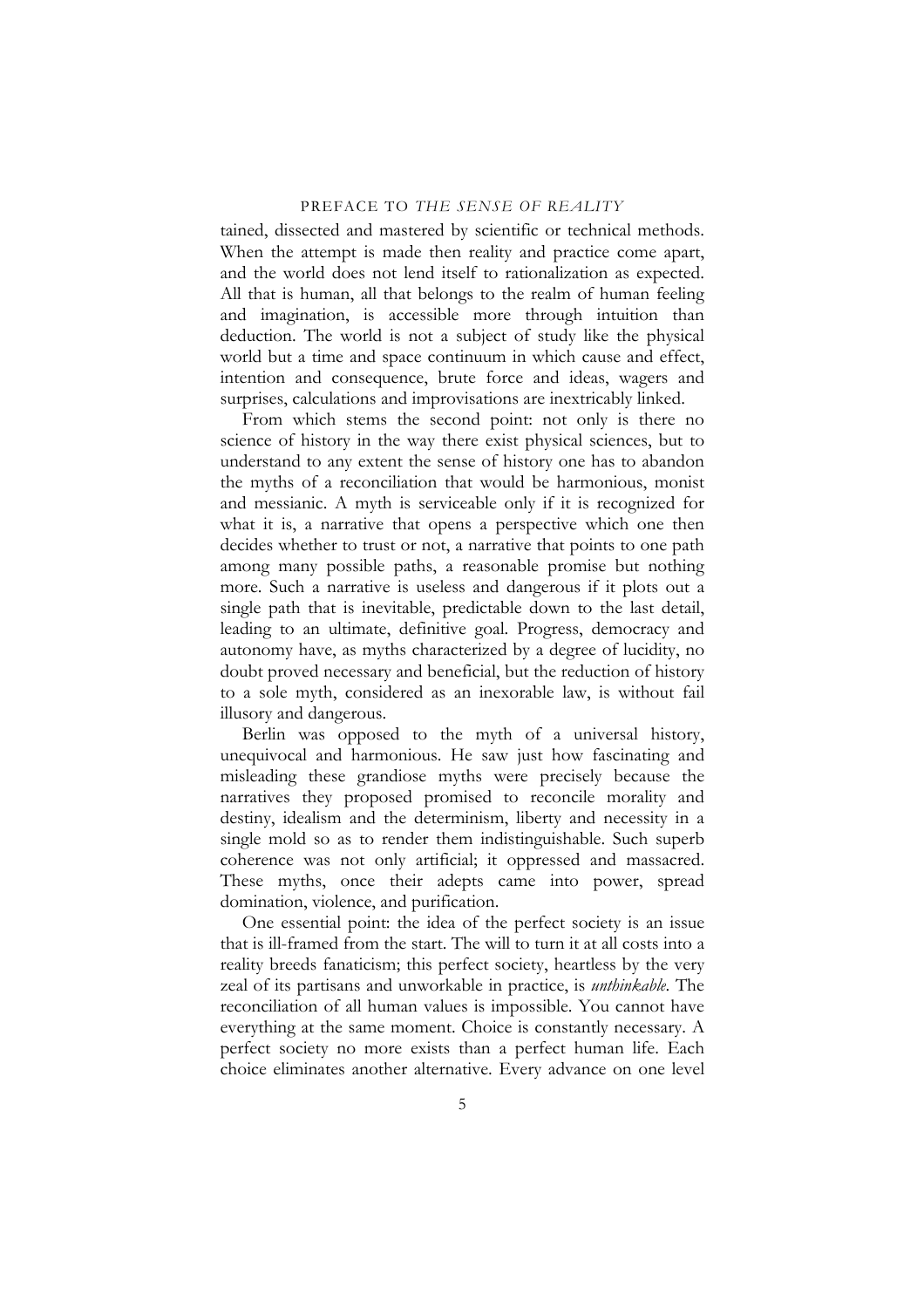is matched by a retreat on another, however slight. No absolute system provides a way to take stock of all levels of existence and harmonize them. For a society, as for an individual, the necessity of choice always leaves behind an aftertaste of bitterness and dissatisfaction. To live is to act. To act is to set goals, to choose, accept, reject, follow up, resist, escape – come out for or against a certain way of life.

This is why politics, within its own sphere, is only partially rational. Its most human side is a form of art, an art that is neither one of technique nor of aesthetics, but an art of evaluation and decision. No abstract criteria, no technical recipe can dictate how to analyze the specifics of a historical situation, how to understand, judge, anticipate and then decide, how to execute, measure the consequences, react and so on. Every act is a wager left more or less to chance. To excel in this task, one must, according to Berlin, possess the capacity to grasp and analyze human passions, one must make use of the gift that writers such as Tolstoy or Proust developed to the highest point, and in addition possess the temperament of a man of action, of a strong-willed being. This most demanding art requires Machiavellian virtuosity along with a commonplace sense of morality. At its apogee it marks the capacity to size men up and put them to work in the interests of a decent and dignified life. Political talent has aspects to it that are thankless and unpleasant but nonetheless vital. Politics cannot exist as a natural science any more than ethics.

#### 4

#### *Prudence*

Practical wisdom in some cases, political prudence in others – clearsightedness and lucidity in all cases – such are the components of a sense of reality. For Berlin these components go together with a pluralistic conception of life, a subtlety of mind, a familiarity with ideologies, and an effort to remain intellectually honest.

It is above all the plurality of values, ideas, and cultures that compels plurality of choice. Every being comes up against the finitude of life. One cannot have everything at the same time; it is not possible to benefit simultaneously from the advantages of youth and old age, a sedentary life and travel, action and contemplation, detachment and participation, solitude and the multitude, independence and community etc. To recognize that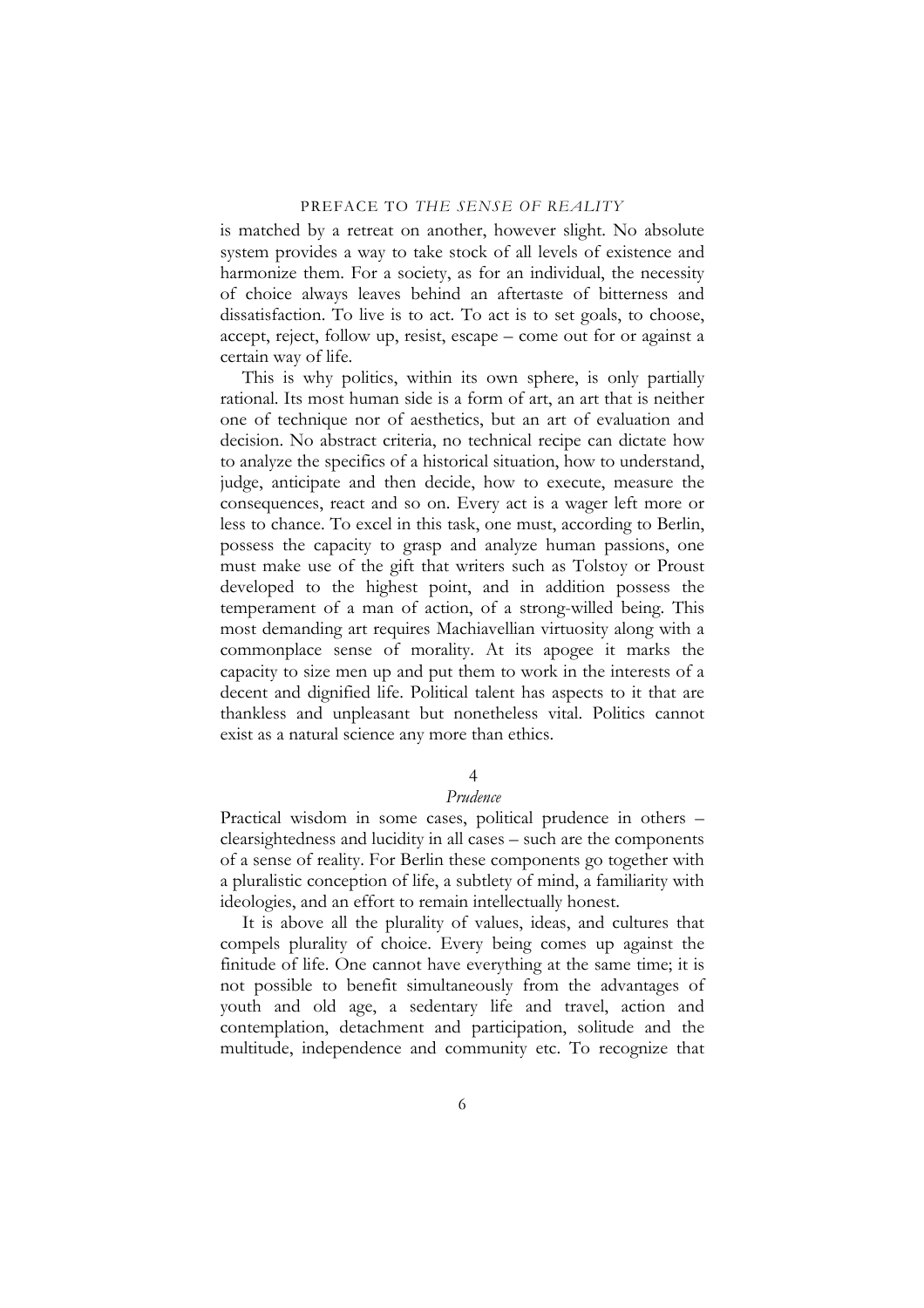one cannot have everything is the first step to realism and the beginnings of wisdom.

Secondly, by granting its rightful place – and nothing but its rightful place – to the *esprit de géométrie*, one rehabilitates the *esprit de finesse*. As a philosopher of prudence, Aristotle insisted on precision when precision was possible, but approximation whenever the latter was preferable. In both cases it was the most rigorous approach that was to be adopted. The mathematical approach is not universally valid, Aristotle maintained, and poetry is more humanely profound than history. Berlin belongs to this school within the occidental tradition. For him as well, philosophy, literature, theater, and the arts were the irreplaceable teachers of feeling and judgment. Leaving the issue of realism aside, what was at stake was the allurement of life, the depth and diversity of ways of being.

If this intellectual prudence is rooted in the history of ideas it is because this history reveals the extent to which men are in the grip of ideologies and how difficult it is for them to think for themselves. In political terms, the liberals – to whom Berlin felt close – once they become sure of themselves and dogmatic, were no longer liberals in Berlin's eyes. To 'think freely' means that one can think differently. Liberty that leads to uniformity is nothing but hypocrisy. Although he argued for the influence of ideas in history, Berlin had no illusions as to their power for good. 'Our thoughts are ours,' said Shakespeare, 'their ends none of our own'.<sup>[1](#page-6-0)</sup> The history of ideas teems with ideas that are misunderstood or misused. This is a basic truth constantly borne out by their history. One no more controls the consequences of ideas than the consequences of acts. Even gauging to what extent an idea has been betrayed is hazardous. Ideas can escape their creators and then destroy them. Words of peace turn into words of war, reason into will for power. These reversals are not inevitable, but to ignore them or underrate them is fatal.

The sense of nuance that goes with intellectual honesty is part and parcel of a proper handling of ideas. In the beginning exaggeration and simplification register ideological victories. All the more reason to be wary of such infatuations and hold out against them. Hence Berlin's praise for Tagore, who steadfastly refused to appeal to the rancor of his compatriots, putting the

<span id="page-6-0"></span><sup>1</sup> *Hamlet*, III. ii. 223.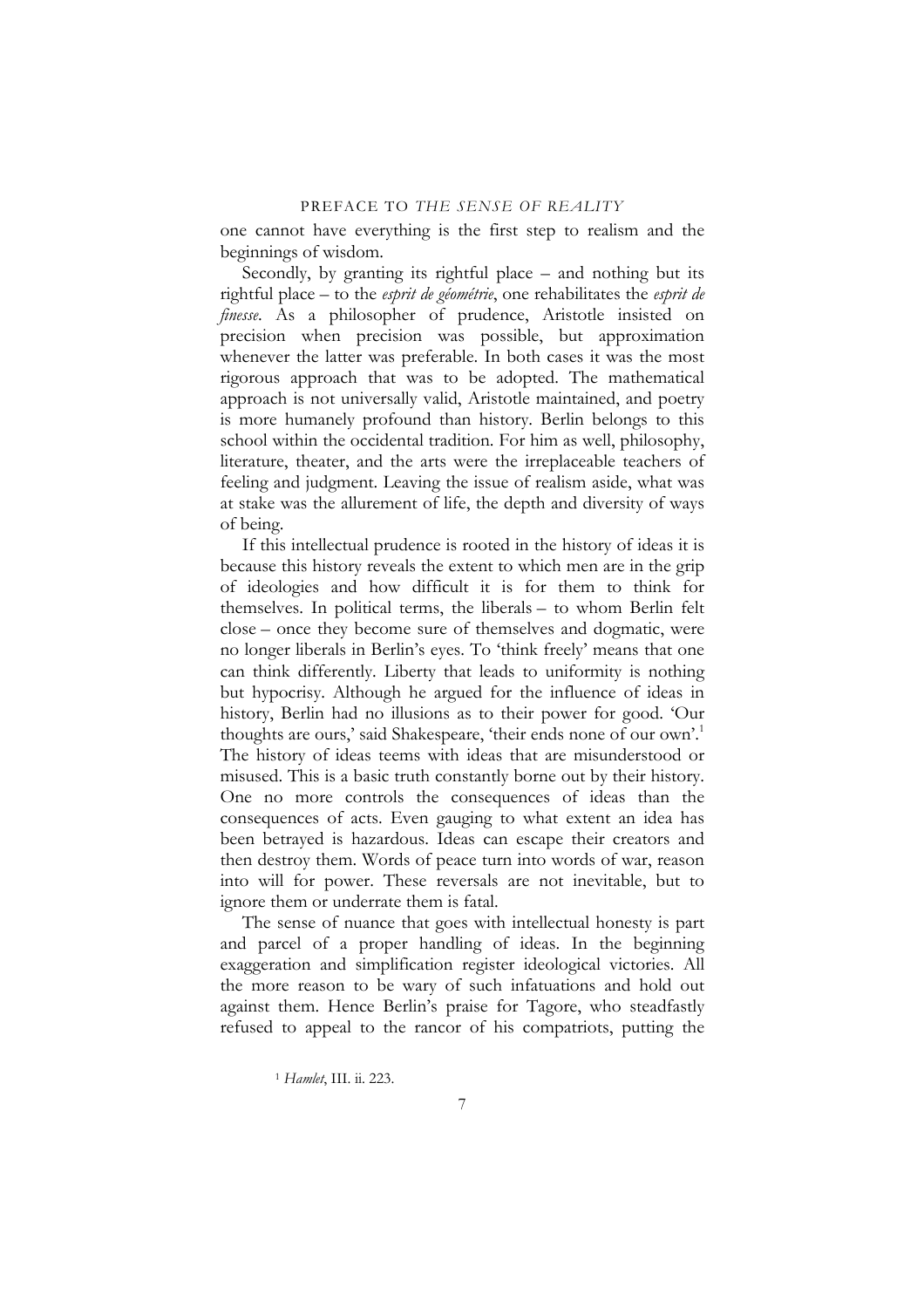respect for truth above the desire to seduce. One can always manage to be heard without distorting facts or crushing people. The roots of fanaticism should be dissected and the fanatics shown to be wrong. The true intellectual is he/she who, rather than dominate the minds of others, helps them to think freely and rigorously.

#### 5

#### *Positive Liberty and Negative Liberty*

It is the distinction between negative liberty and positive liberty by which Berlin left an imprint on political philosophy. In the tradition of Locke, Constant, Mill and Tocqueville, he came to understand that the idea of independence, of self-realization, of struggling to be one's own master, had taken the form of two concepts of liberty that could be at odds with each other and diverge to the point that each became the other's victim. Negative liberty results from the clearing of an open space. It answers to the question : What are the boundaries within which I am not to be governed? Positive liberty stems from the definition of authority. It answers to the question : Who is to govern, how and why?

Berlin rightly concluded that these two liberties, taken as absolutes, were incompatible and that their diverging claims could not entirely be satisfied. At the time he was writing, the brunt of his critique was directed at Marxism, against the priority given to positive liberty to the detriment of negative liberty. He insisted that no form of liberty worthy of the name could exclude negative liberty entirely. It is the plurality of values, he concluded, that makes of negative liberty an ideal more human than the positive ideal of self-mastery, decreed in the name of social classes, nations or the human race, and enforced by authoritarian systems. Unfortunately, liberation does not mean liberty unless it includes a measure of negative liberty.

This defense of negative liberty should not have us forget the premises on which this fundamental conceptual distinction was based. Berlin recognized the essential worth of each of the two concepts. Negative liberty means possibility of choice, including the possibility of not choosing. Positive liberty means capacity to achieve. Liberty always includes the two aspects. Take an illustration even simpler than those proposed by Berlin. Negative liberty: I am free to play tennis, to play football or not to play at all. Positive liberty: I have a racket and a ball.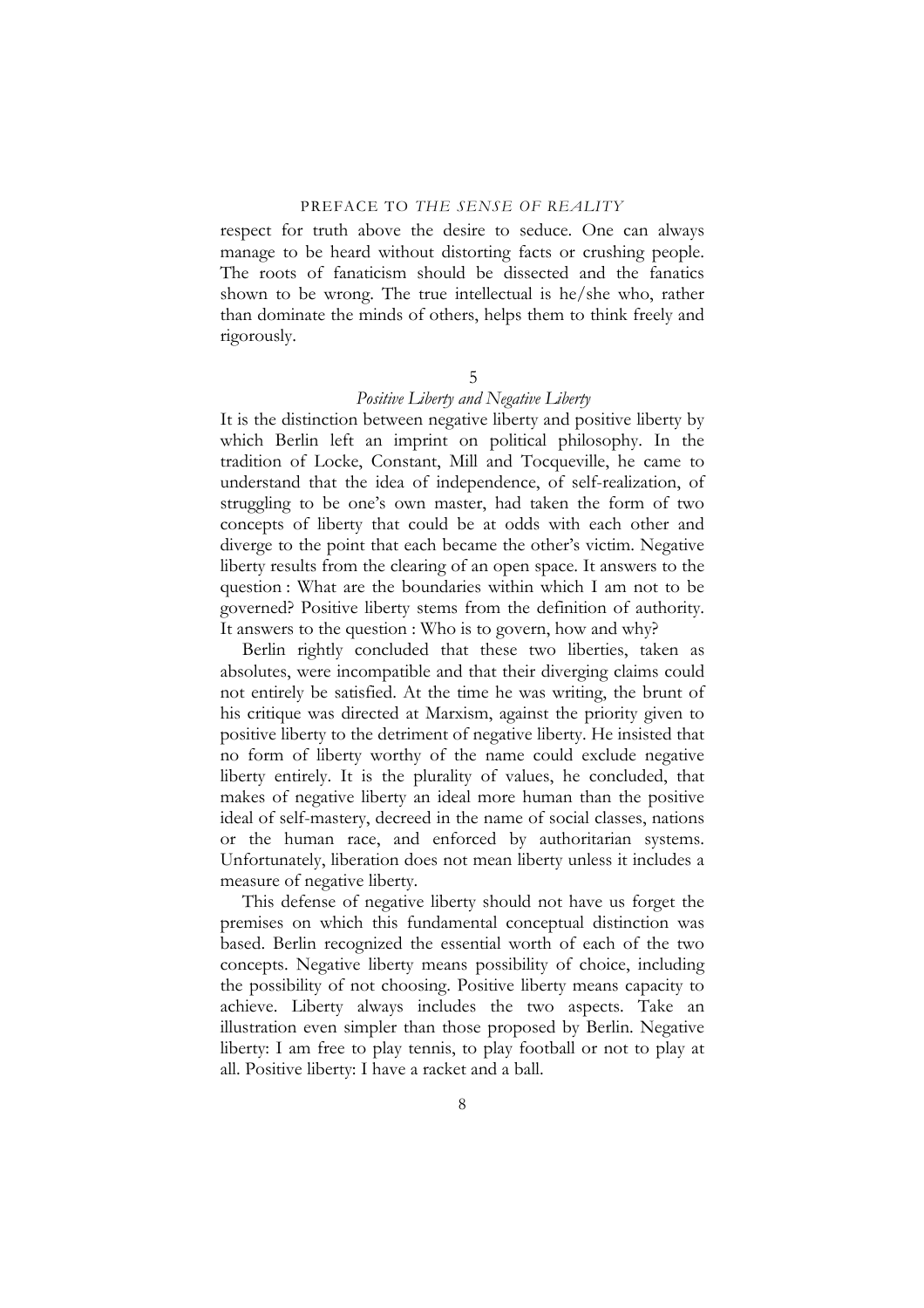What good is it to have a choice if I don't have the means to put my choice into effect? This explains why negative liberty implies positive liberty in order to be effective. On the other hand, what does liberty consist of when I have the means without having the choice, or when the choice is forced on me? Positive liberty, if it is positive only, is positive but is no longer free. Positive liberty requires the negative to be truly itself. We can thus grasp how this cardinal distinction accounts for the two sides of the same phenomenon. This dichotomy, while it may subsequently become a source of dissension in ideological confrontations, asserts as point of departure the necessity of the simultaneous presence of the two aspects of liberty.

The fiasco of communism consisted of suppressing choice in the name of spreading equality of means, while proving itself incapable in the end of providing those means. Yet, even in the most favorable of cases, to distribute massively in an authoritarian manner would have had little relation to liberty. Turning to the other alternative: in an economy of interior and exterior competition, the liberty granted the poor consists of minimal means and freedom from brutal ideological coercion. In Berlin's terms positive liberty in this case suffers from the social domination of negative liberty. Liberty reserved to the strongest does not deserve to be called liberty. Neither does leveling down, submission or terror produce true equality.

Each of these two liberties taken separately does not provide true liberty. To say that my negative liberty stops where that of others begins is an indispensable starting point, but does not suffice in itself. Moreover, the dimension of choice belongs to each of the concepts. The possibility of choice is an integral part of negative liberty, but it is also present in positive liberty, for – to take an unlikely example – were all material means to be put at my disposal, I would lack the time, the capacity, the strength, the patience etc.. Once again we are brought back to finitude and plurality.

### 6

## *Translating*

At the close of the essay on Tagore Berlin quotes Robert Frost's dictum: poetry is what disappears in the course of translation. The formula is telling, but should be weighed against Czeslaw Milosz's remark: translation is the act of poetry par excellence.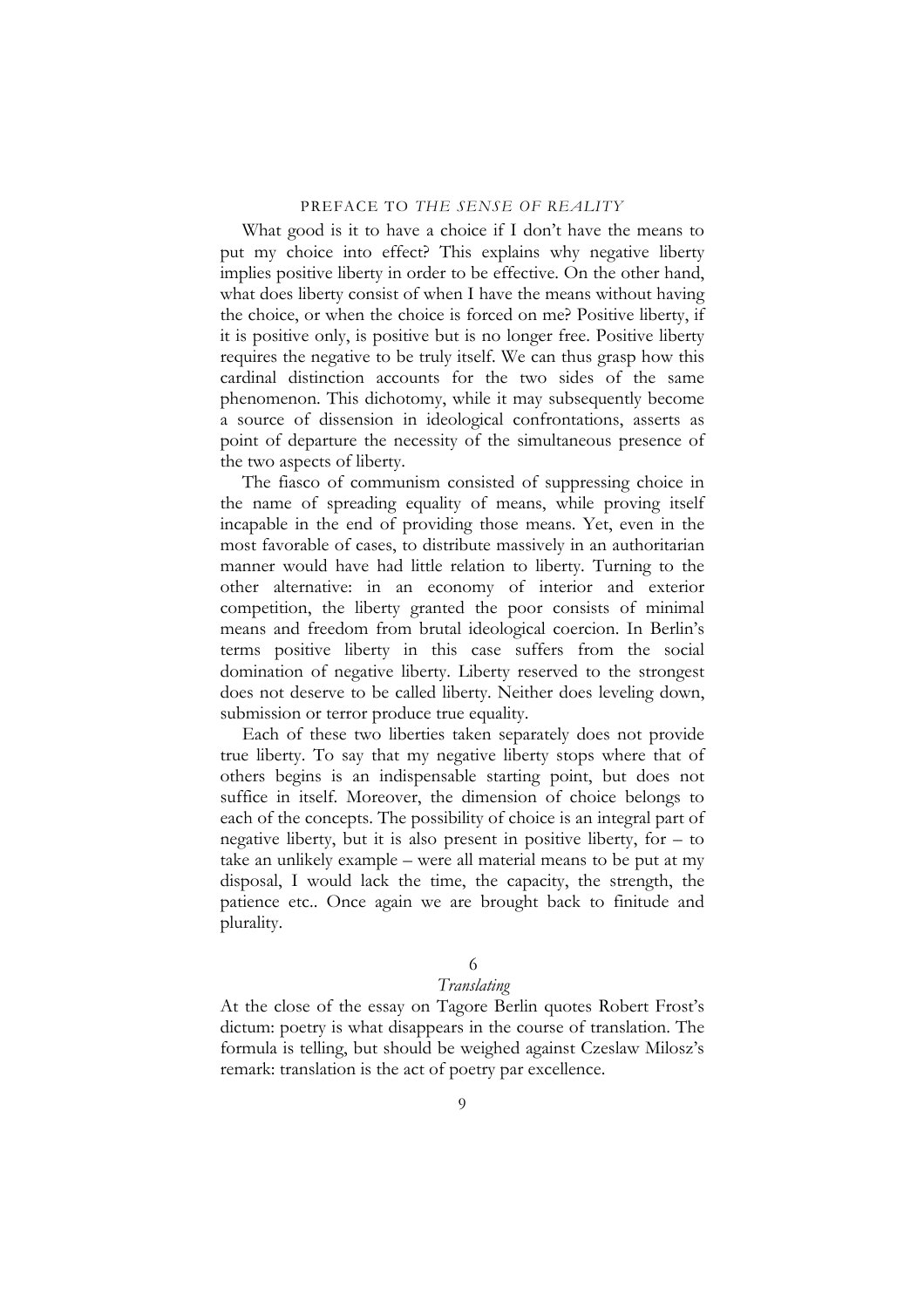Should we conclude then that, in comparison, translations of prose are less problematic? No doubt, yet such translations are not as problem-free as might at first appear. A mistaken translation of a concept has innumerable consequences. Translation has its own constraints. 'Liberté' will serve as a translation of 'freedom' (more matter-of-fact and natural, opposed to all forms of restraint) as well as of 'liberty' (more political and institutionalized, opposed to domination and authority) with no possibility of marking the distinction. Be it said in passing that Berlin himself does not always distinguish between the two.

Berlin's style is by no means bland or exempt from rhetorical flourishes. Paradoxically, these chapters are both conversational and highly elaborated; reading them today, they appear to belong to a past in which one tended to speak as one wrote. The translation had to do justice to the cadences of sentences full of enumerations, interpolations, and qualifications.

These qualifications are introduced by certain terms (such as 'perhaps', 'it would seem', 'probably') or by the way whole sentences are turned. These partial retractions, dear in the past to Guichardin and Montaigne, are so numerous and rapid in English that is was at times necessary to skip some of them. They stem in every case from the concern to be as precise as possible within the approximate, as precautionary as possible in generalizing, and above all from an attitude of reserve. They are not fortuitous, but attempts to avoid the tyranny of language and tone.

The style, spacious and rhythmical, is sometimes repetitive, allusive, dense. It is a labyrinth where one can sometimes lose one's way, even if Berlin is never obscure by pretentiousness or negligence. He knows how to mix grandeur, nobility, irony, critical acumen and common sense. The very diversity of the subjects of his essays can lead to repetitions that are also opportunities to reformulate assertions. There is a voice behind these texts. The text often abandons the professor's lectern to revel in the pleasure of a conversation, or take refuge in closely woven argument.

To translate 'the sense of reality' by 'le sens de la réalité' would have been somewhat obscure in French. 'Sens du réel' ran the risk of misleading, of suggesting kinship with the natural sciences. 'Réalisme' was reductive and doubtless too political. '*Le sens des réalités*' seemed to be the best compromise, provided it were situated as part of a constellation consisting of a realistic turn of